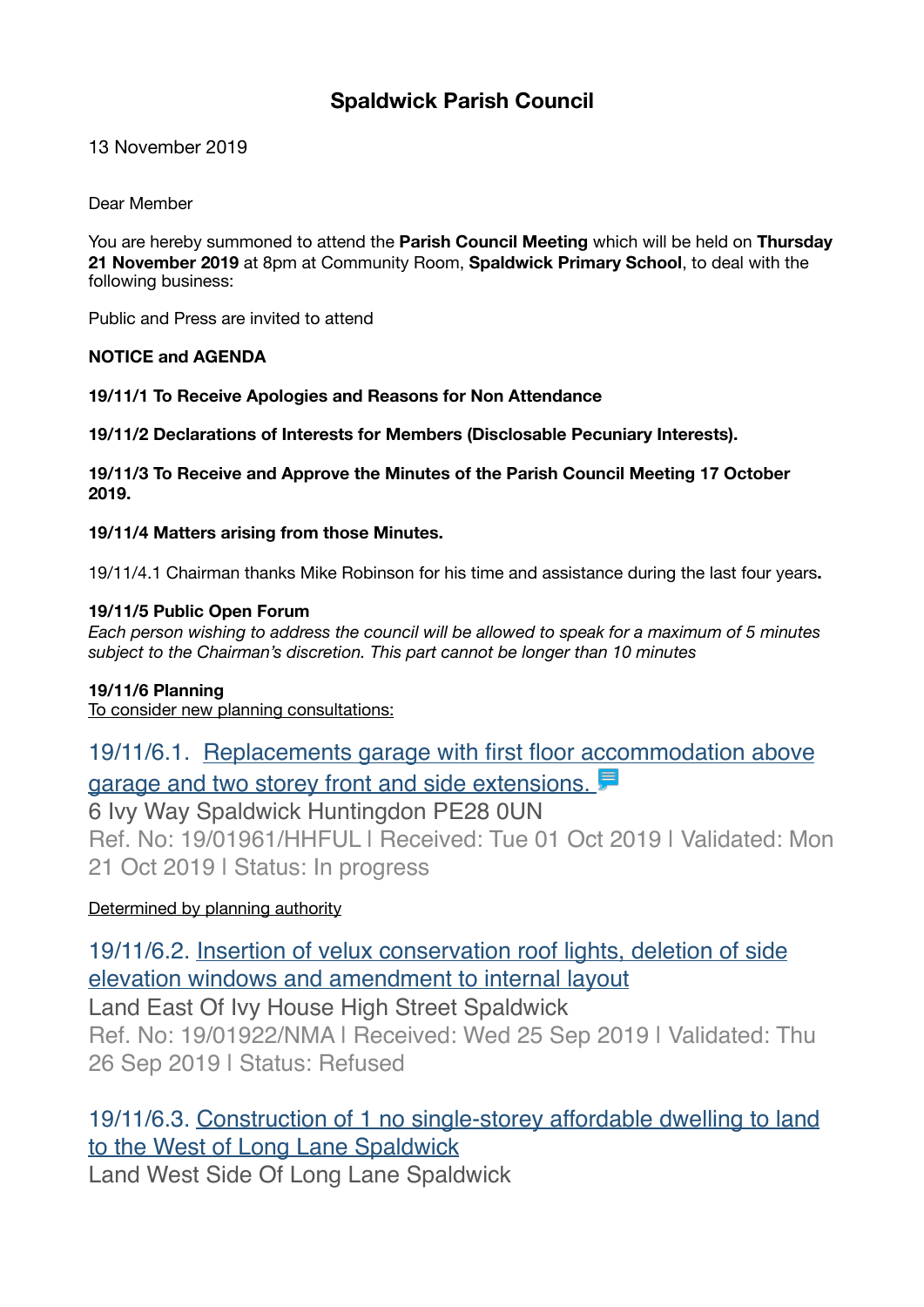Ref. No: 19/01595/FUL | Received: Fri 09 Aug 2019 | Validated: Fri 09 Aug 2019 | Status: Refused

# 19/11/6.4 [Proposed extension to existing dwelling](https://publicaccess.huntingdonshire.gov.uk/online-applications/applicationDetails.do?keyVal=PUXI5JIKMWA00&activeTab=summary)

The Old Barn 22 High Street Spaldwick Huntingdon PE28 0TD Ref. No: 19/01470/HHFUL | Received: Sat 20 Jul 2019 | Validated: Wed 31 Jul 2019 | Status: Approved

# **19/11/7 Finance**

Balance at 11 November 2019 £78,718.59

19/11/7.1 Expenditure for approval

Payee Description and Amount

Y Karl Cleaning of Community Room £40 The Royal British Legion wreath £18.50 Alconbury and Ellington internal drainage board £12.56

# **19/11/8 Assets – Provision/Maintenance**

19/11/8.1 Monthly Ferriman Road Play Area Inspection 19/11/8.2 Play ground inspection report by Wicksteed 19/11/8.3 Update regarding energy switch for provision of energy to street lamp on Church Lane.

# **19/11/9 Highways, footpaths, byways, gritting bin, trees, etc**

19/11/9.1 Complaint received regarding footpath 13 between Easton and Spaldwick, update 19/11/9.2 Hedges around play area and open space. Members of the public have assisted with removing some of the hedging around the play area after it was agreed to remove the hedging. A complaint has been received from another member of the public.

19/11/9.3 It is proposed to lift the crown of the small trees which are the responsibility of PC to allow the grass to be cut underneath.

19/11/9.4 A complaint has been received regarding the crab apple tree on The Open Space dropping crab apples. This is causing a mess and the request is to remove the tree or allow others to remove it.

19/11/9.5 Update regarding stickers for wheelie bins.

19/11/9.6 Update regarding dog poo bag dispensers.

# **19/11/10 Community Room.**

19/11/10.1 New water boiler purchased

19/11/10.2 Consider replacing the kettles due to their poor condition (complaints received that one does not work)

19/11/10.3 New tables purchased and placed in Community Room

19/11/10.4 Consider the purchase of an internal notice board

19/11/10.5 Consider the purchase of an external sign

19/11/10.6 PAT Testing

19/11/10.7 Fire extinguisher test